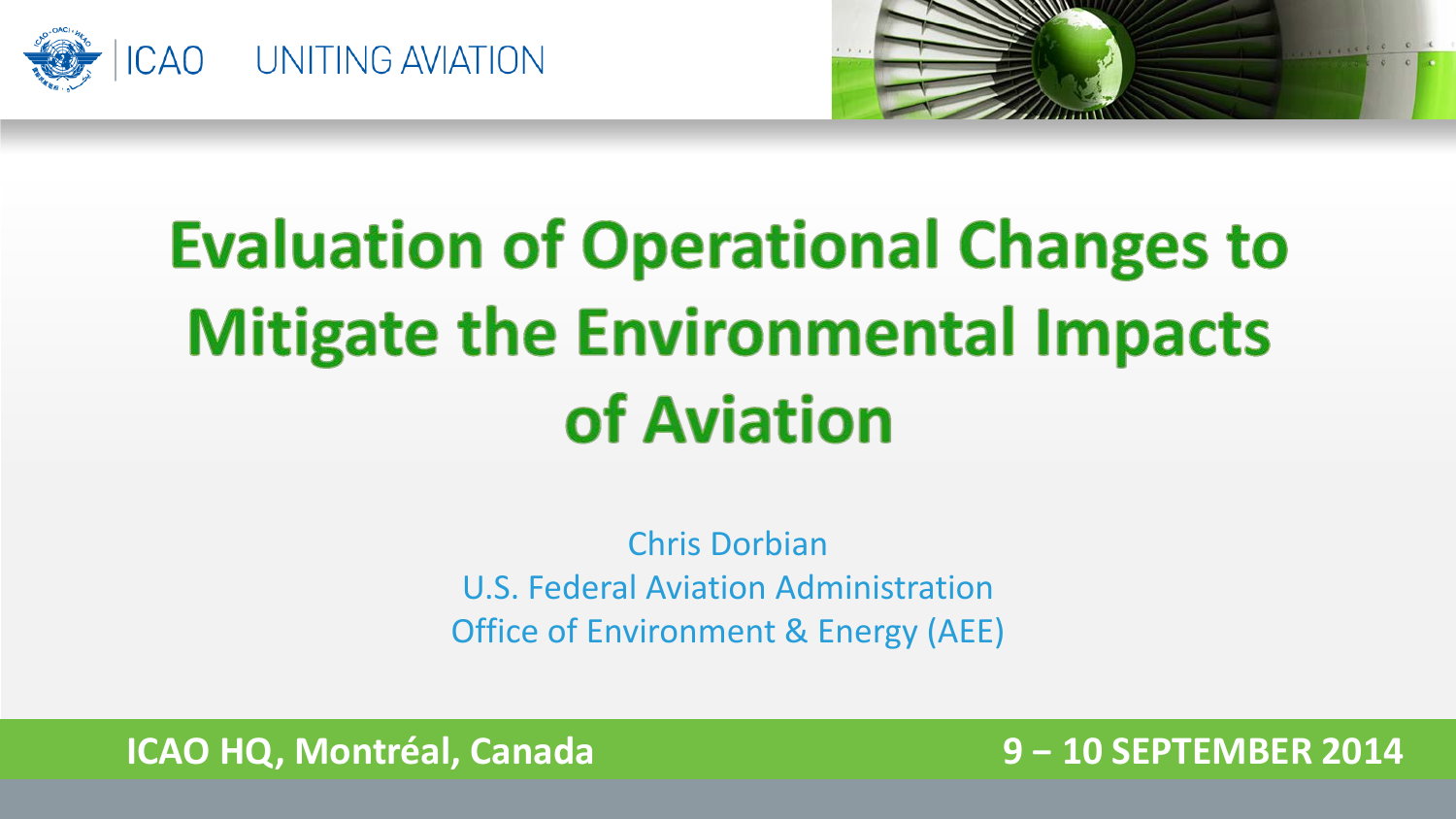



### FAA Office of Environment & Energy Operations Research Program

#### **FAA E&E Operations Research Program Goals**

- *1. Identify and accelerate the implementation of air traffic management concepts that will reduce aviation environmental impacts and/or improve energy efficiency*
- *2. Investigate the E&E effects of operational changes implemented by the FAA.*

#### **Core Program Elements**

- *Research Process: Identifies, conducts, evaluates and transitions Air Traffic Management Modernization (ATMM) research for implementation*
- *Roadmap: Describes areas for ATMM Research near, medium, and long term.*
- *Portfolio Metrics: Assesses the portfolio's balance with regard to addressing E&E issues and the maturity progression of research project.*
	- □ FAA Office of Environment & Energy sponsors operations research for all phases of flight: en route, terminal, and surface
	- $\Box$  These E&E projects (a subset of which are presented in this briefing) are complementary to the wider NextGen initiative to modernize the US National Airspace System (NAS)

Fuelling Aviation with Green Technology, ICAO HQ, Montreal, Canada, 9 and 10 September 2014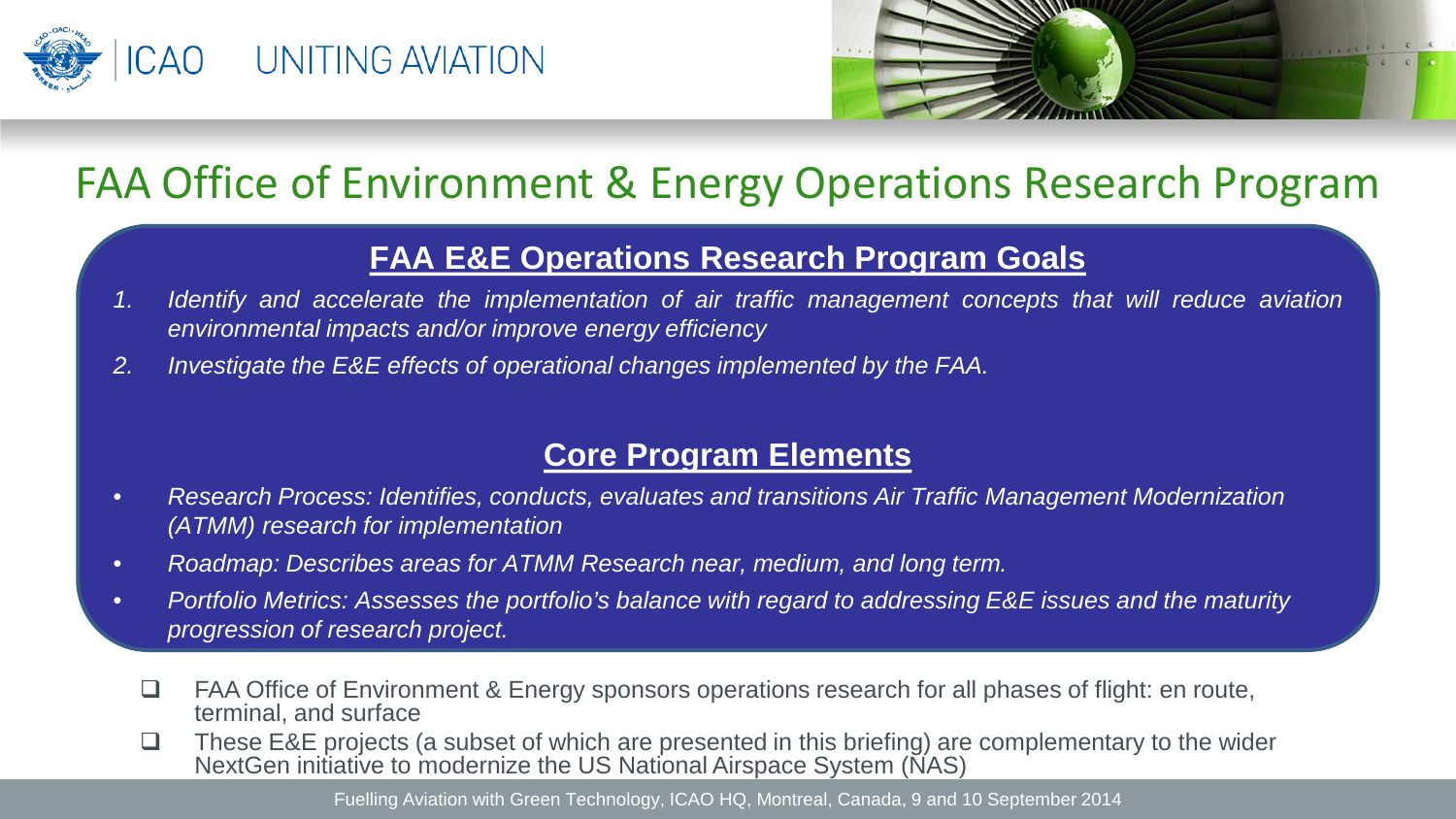



### Cruise Altitude and Speed Optimization

- Identifying fuel savings potential from small changes in cruise altitude & speed
- Working with airlines to understand operational & business constraints
- Determining opportunities to realize savings in current & NextGen operations
- Concept is in research phase; has potential for implementation in near- to mid-term (within 10 years)



#### **Benefits Potential: Speed Optimization**

- 1.96% mean fuel burn reduction
- 25% of all flights have greater than 2.83% fuel burn reduction

#### **Benefits Potential: Altitude Optimization**

- 1.75% mean fuel burn reduction
- 25% of all flights have greater than 4.61% fuel burn reduction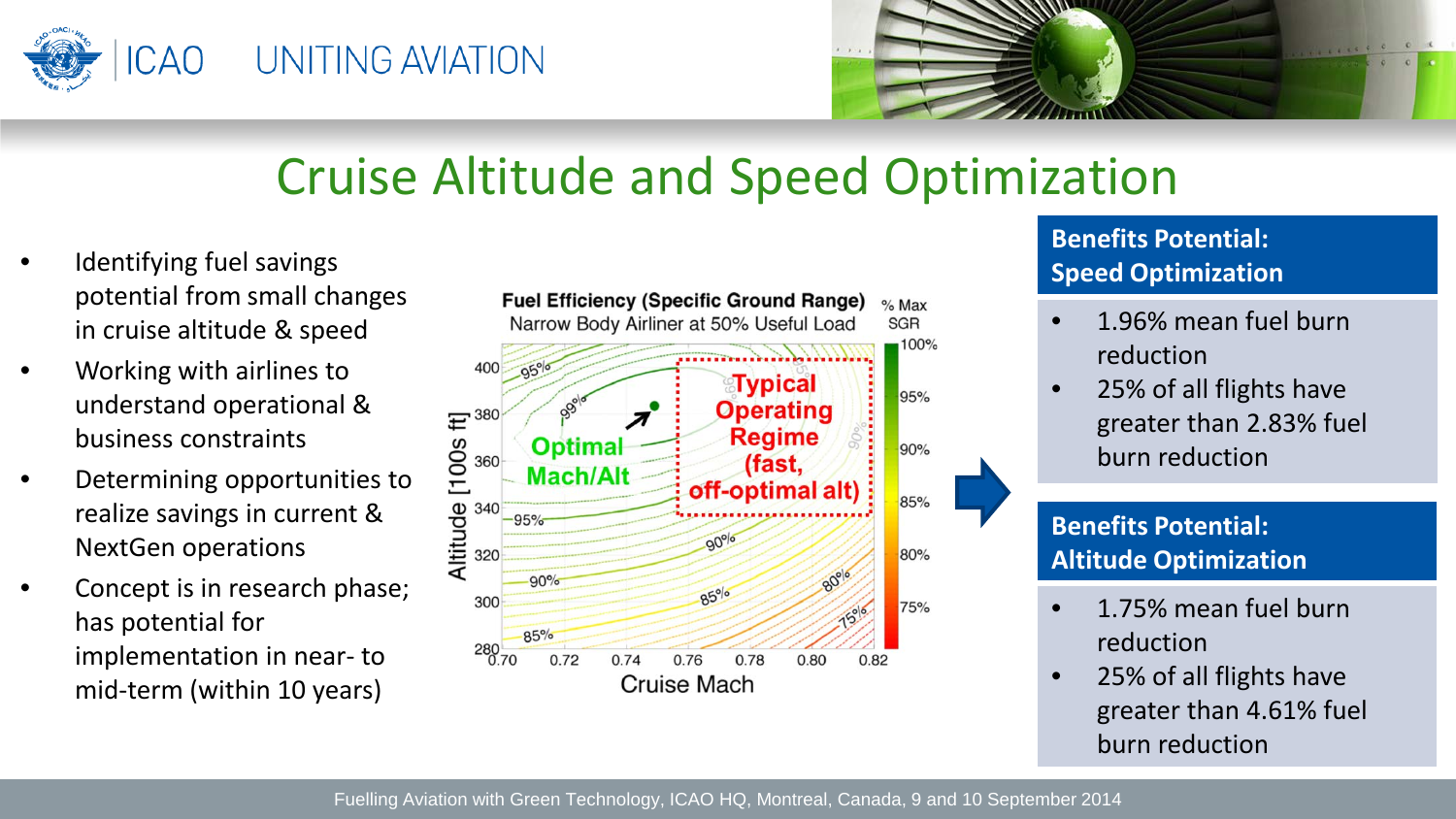



### Delayed Deceleration Approach

- **Concept: reduce fuel burn and emissions by maintaining higher airspeed with clean aerodynamic configuration for as long as possible during approach without impacting current speed gates**
- **Concept is in research phase; has potential for implementation in near- to mid-term (within 10 years)**





#### **Flight Data Recorder Analysis**



- **Lowest fuel burn flights correspond with higher airspeed profile (i.e., delayed deceleration)**
- **potential from DDAs, 10,000 ft to** • **30-50% fuel burn reduction touchdown**
- **Investigating potential for noise benefit from flying in cleaner configuration during approach**

Fuelling Aviation with Green Technology, ICAO HQ, Montreal, Canada, 9 and 10 September 2014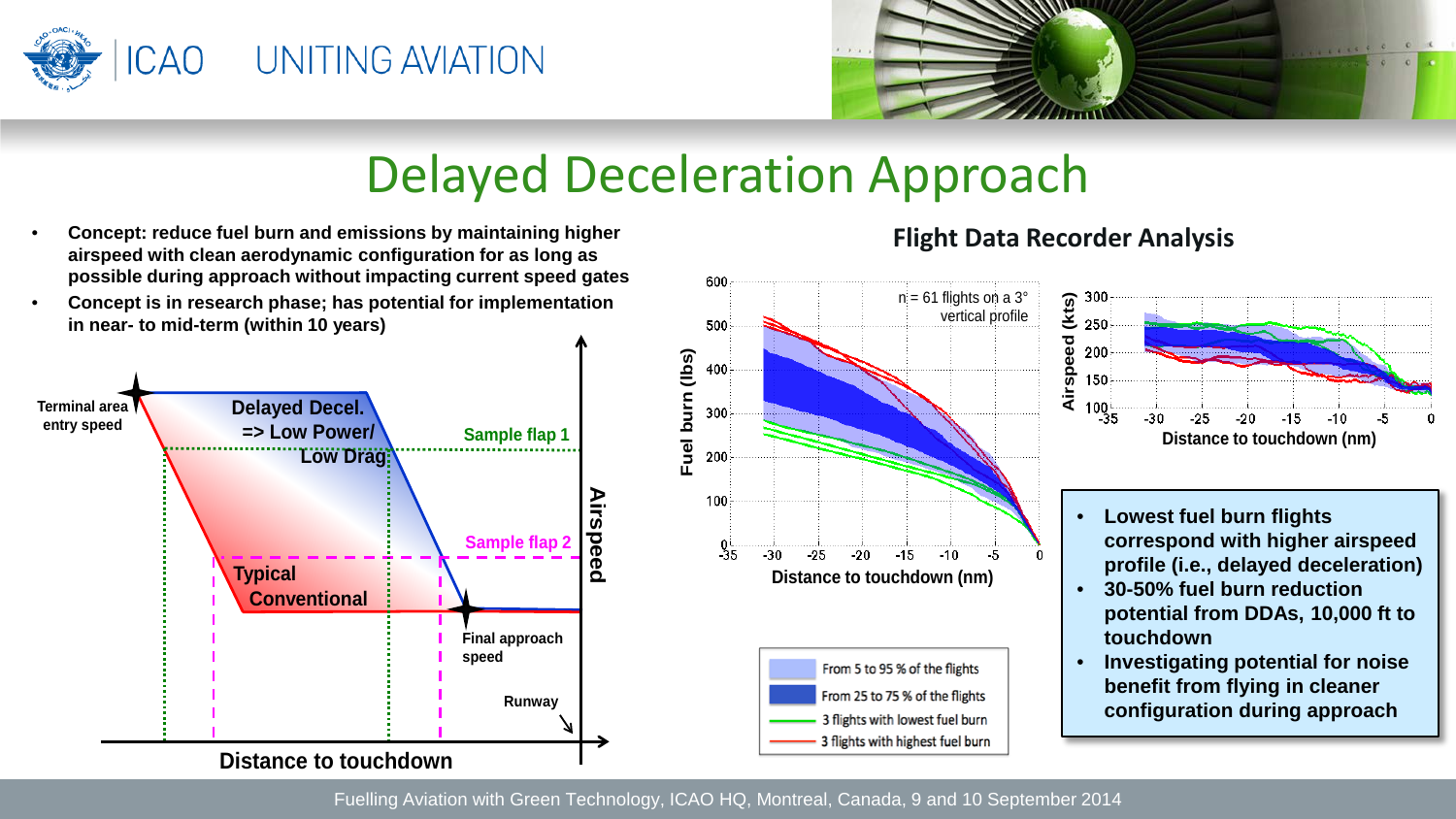



### Surface Congestion Management: N-Control

- **Concept: control pushbacks to keep number of departures on the surface (***N***) close to target value (***Nctrl***), thereby reducing taxi time, fuel burn, and emissions**
- **Complementary to other NextGen surface programs, e.g., Terminal Flight Data Manager**
- **Initial concept has been demonstrated; has potential for near-term implementation (within 5 years)**



| <b>Boston Logan Airport (BOS) Field Tests</b>                                                                                                                                                       | New York LaGuardia Airport (LGA) Field Tests                                                                                                                       |
|-----------------------------------------------------------------------------------------------------------------------------------------------------------------------------------------------------|--------------------------------------------------------------------------------------------------------------------------------------------------------------------|
| Held in Summer 2010 & 2011<br>$\bullet$<br>23-25 ton total reduction in fuel burn (52-58<br>$\bullet$<br>kg decrease in fuel burn / gate-held flight)<br>Fair distribution of benefits<br>$\bullet$ | Highly congested airport<br>Have adapted algorithm to unique airport<br>$\bullet$<br>environment<br>Coordinating with ATC and airline<br>stakeholders on test plan |